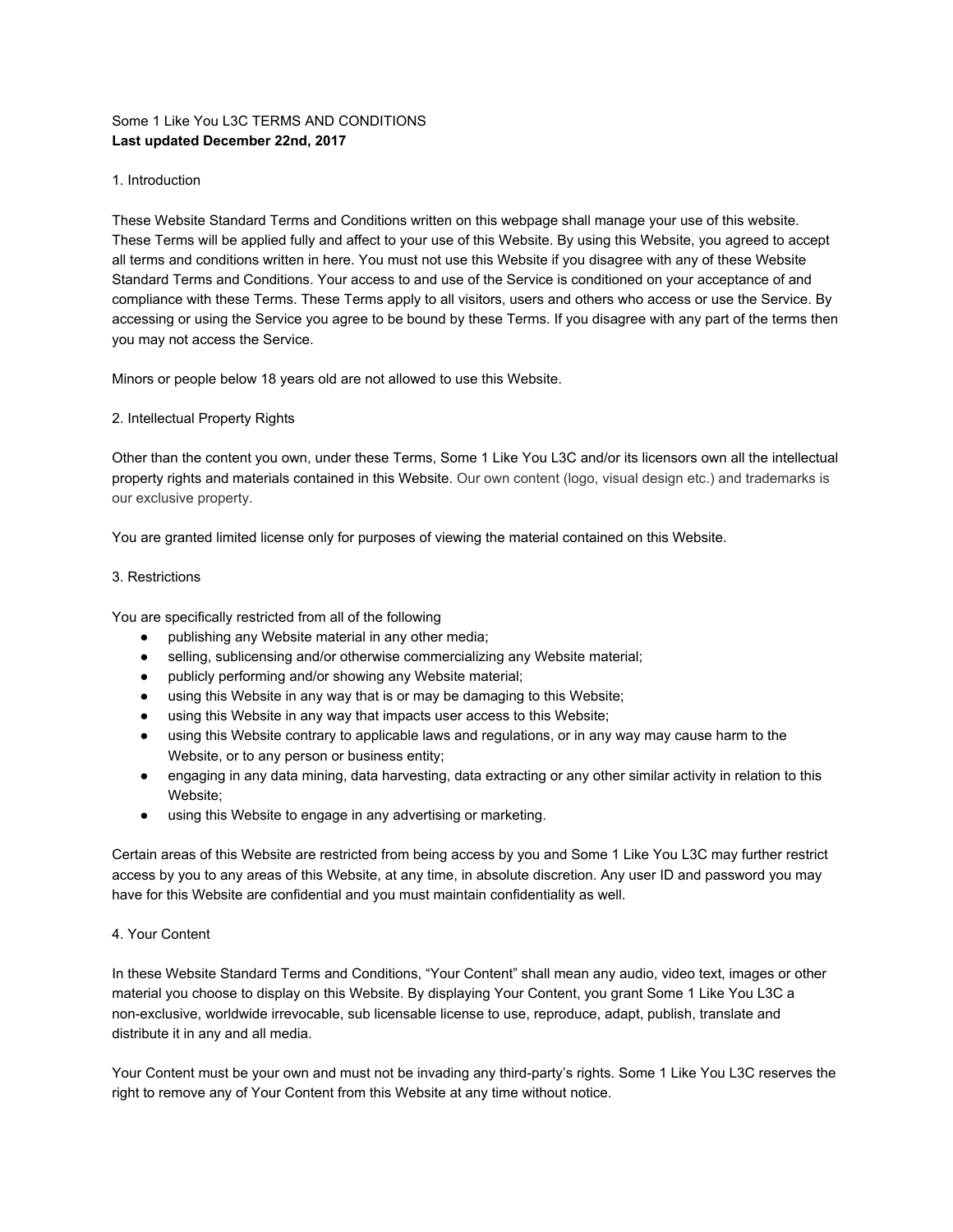## 5. No warranties

This Website is provided "as is," with all faults, and Some 1 Like You L3C express no representations or warranties, of any kind related to this Website or the materials contained on this Website. Also, nothing contained on this Website shall be interpreted as advising you.

# 6. Purchase Orders

"We" and "us" means Some 1 Like You L3C. "You" means the person placing an order."The contract is agreed" – by completing and submitting an electronic order form, you are making an offer to purchase products which, if accepted by us, will result in a binding contract. An acceptance email from us confirms that the contract is formed.

By completing and submitting an electronic order form, you are making an offer to purchase a service which, if accepted by us, will result in a binding contract. Please note that service entry into the Some 1 Like You L3C database will not be initiated and/or matched until we have authorization from your payment card issuer. We will not be liable if there is a delay, and we will not accept your order if payment is not authorized. It is our hope to connect each of our members with another member who matches what they are looking for in someone else in regards to their specific health condition qualities; however, we cannot guarantee results. We reserve the right to refuse any order. If any part of these Terms & Conditions for buying services online is found to be invalid by law, the rest of them remain valid and enforceable. You reserve the right to remove your quality entry or entries from the Some 1 Like You L3C database at any time. Once the initial Connect Contact Form is processed, no refunds will be processed at any time for service purchase.

# 7. Third Party Website

Our services may contain links to third-party websites or services that are not owned or controlled by Some 1 Like You L3C. Some 1 Like You L3C has no control over, and assumes no responsibility for, the content, privacy policies, or practices of any third party web sites or services. You further acknowledge and agree that Some 1 Like You L3C shall not be responsible or liable, directly or indirectly, for any damage or loss caused or alleged to be caused by or in connection with use of or reliance on any such content, goods or services available on or through any such websites or services.

# 8. Changes

We reserve the right, at our sole discretion, to modify or replace these Terms at any time. If a revision is material we will try to provide at least 30 days' notice prior to any new terms taking effect. What constitutes a material change will be determined at our sole discretion.

## 9. Contact Us

If you have any questions about these Terms, please contact us at [info@some1likeyou.com](mailto:info@some1likeyou.com)

# 10. Limitation of liability

In no event shall Some 1 Like You L3C, nor any of its officers, directors and employees, shall be held liable for anything arising out of or in any way connected with your use of this Website whether such liability is under contract.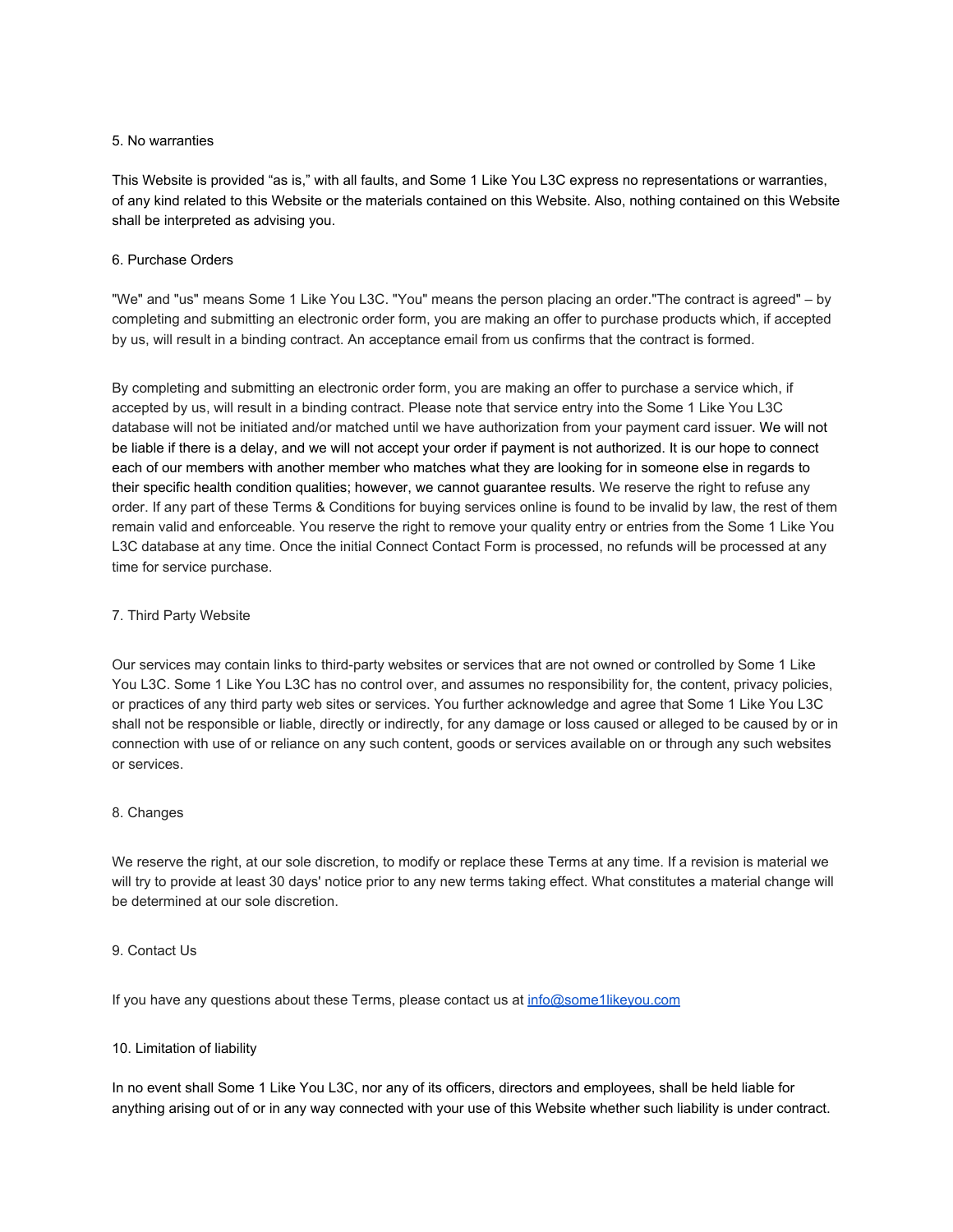Some 1 Like You L3C, including its officers, directors and employees shall not be held liable for any indirect, consequential or special liability arising out of or in any way related to your use of this Website or purchase service.

## 11. Indemnification

You hereby indemnify to the fullest extent Some 1 Like You L3C from and against any and/or all liabilities, costs, demands, causes of action, damages and expenses arising in any way related to your breach of any of the provisions of these Terms. You to forever indemnify, defend and hold Some 1 Like You L3C harmless from and against, and to waive any and all claims against Some 1 Like You L3C for, any and all claims, suits and demands of liability loss or damage whatsoever, including attorneys' fees, whether direct or consequential, on account of: (1) any loss, injury, death or damage to any person or property or (2) any loss or damage to business or reputation or privacy of any person, arising in whole or in part in any way from, connected to, or related to Some 1 Like You L3C's performance, and regardless of whether such loss, injury, death or damage to person or property results in whole or in part from (a) the negligence or omission of Some 1 Like You L3C, (b) any strict liability of Some 1 Like You L3C or any person.

## 12. Severability

If any provision of these Terms is found to be invalid under any applicable law, such provisions shall be deleted without affecting the remaining provisions herein.

### 13. Variation of Terms

Some 1 Like You L3C is permitted to revise these Terms at any time as it sees fit, and by using this Website you are expected to review these Terms on a regular basis.

## 14. Assignment

The Some 1 Like You L3C is allowed to assign, transfer, and subcontract its rights and/or obligations under these Terms without any notification. However, you are not allowed to assign, transfer, or subcontract any of your rights and/or obligations under these Terms.

### 15. Entire Agreement

These Terms constitute the entire agreement between Some 1 Like You L3C and you in relation to your use of this Website, and supersede all prior agreements and understandings.

### 16. Governing Law & Jurisdiction

These Terms will be governed by and interpreted in accordance with the laws of the State of Colorado, and you submit to the non-exclusive jurisdiction of the state and federal courts located in Colorado for the resolution of any disputes.

### 17. Privacy Policy

The following is how we will use and disclose your de-identified information: We will use your email address to connect you with other people who match the criteria listed that they are also looking for in someone else. Your information is kept private & secure. The only data shared with another member is the email address you provide on your contact form and each identical quality you both submit in order to connect. No social profiles, user IDs or message boards are necessary. We do the searching for you! All matches are sent to our members via encrypted